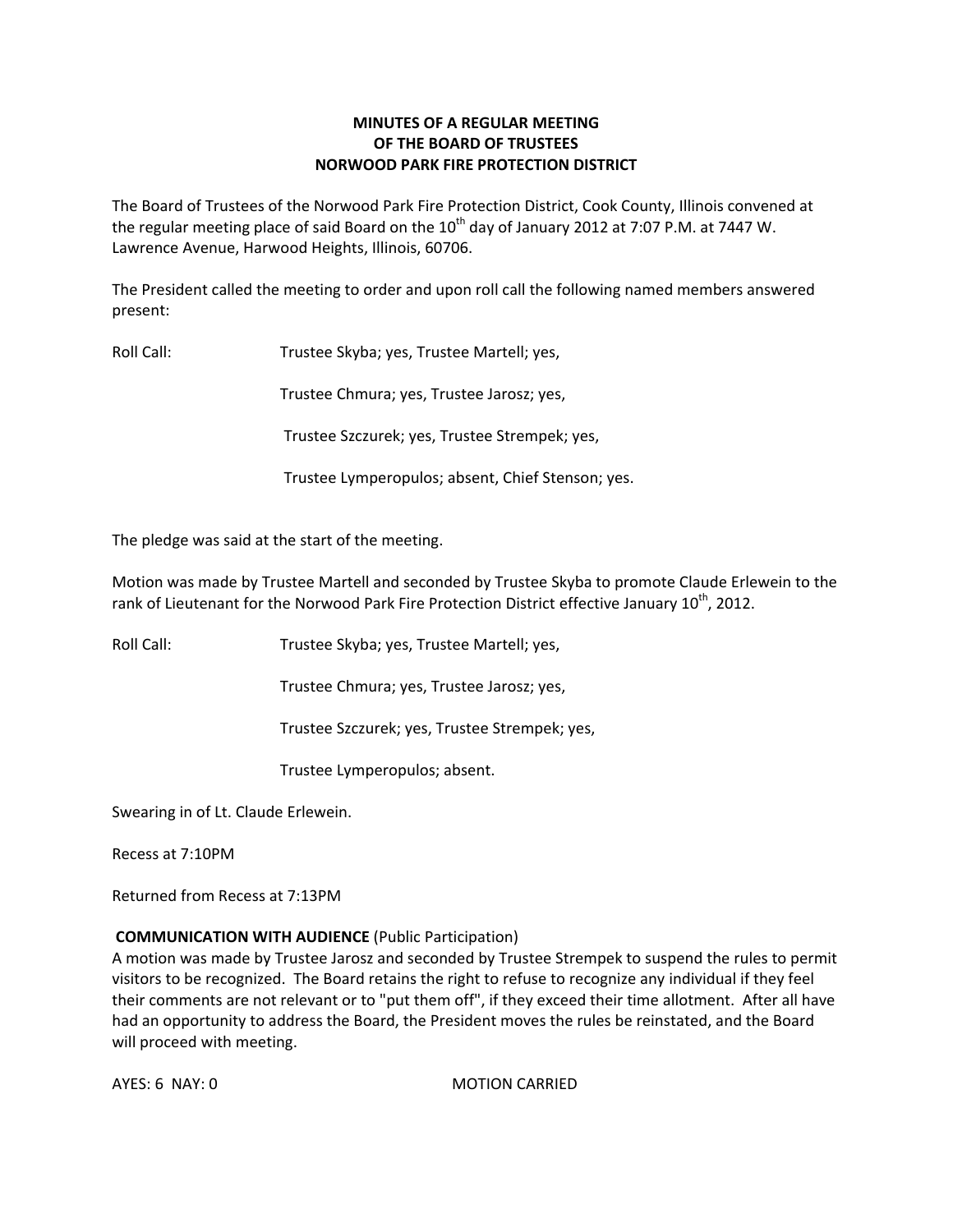A motion was made by Trustee Skyba and seconded by Trustee Martell to approve the payment of all current bills.

| Roll Call:     | Trustee Skyba; yes, Trustee Martell; yes,     |
|----------------|-----------------------------------------------|
|                | Trustee Chmura; yes, Trustee Jarosz; yes,     |
|                | Trustee Szczurek; yes, Trustee Strempek; yes, |
|                | Trustee Lymperopulos; absent.                 |
| AYES: 6 NAY: 0 | <b>MOTION CARRIED</b>                         |

A motion was made by Trustee Skyba and seconded by Trustee Szczurek to approve the minutes of the Regular meeting held on December  $13^{th}$ , 2011.

Roll Call: Trustee Skyba; yes, Trustee Martell; yes,

Trustee Chmura; yes, Trustee Jarosz; yes,

Trustee Szczurek; yes, Trustee Strempek; yes,

Trustee Lymperopulos; absent.

AYES: 6 NAY: 0 MOTION CARRIED

#### **TREASURER'S REPORT**

Schedule of Assets (Arising from Cash Transactions) December 31, 2011

#### Assets

| Checking and money market accounts (interest rate):   |             |  |
|-------------------------------------------------------|-------------|--|
| Plaza Bank checking (0.046%)                          | \$<br>1,247 |  |
| Plaza Bank money market (0.295%)                      | 663,361     |  |
| Plaza Bank checking- Public Education                 | 573         |  |
| Plaza Bank ambulance billing money market (0.295%)    | 314,054     |  |
| Plaza Bank-Medical 1003102                            | 3,281       |  |
| Suburban Bank & Trust                                 | 0           |  |
| Total checking and money market accounts              | 982,516     |  |
| Certificates of deposit (interest rate and maturity): |             |  |
| Plaza Bank (1.10%, 03/02/12)                          | 613,386     |  |
| Belmont Bank and Trust (1.20% 08/23/12)               | 524,738     |  |
| Plaza Bank (1.091% 01/17/12)                          | 122,506     |  |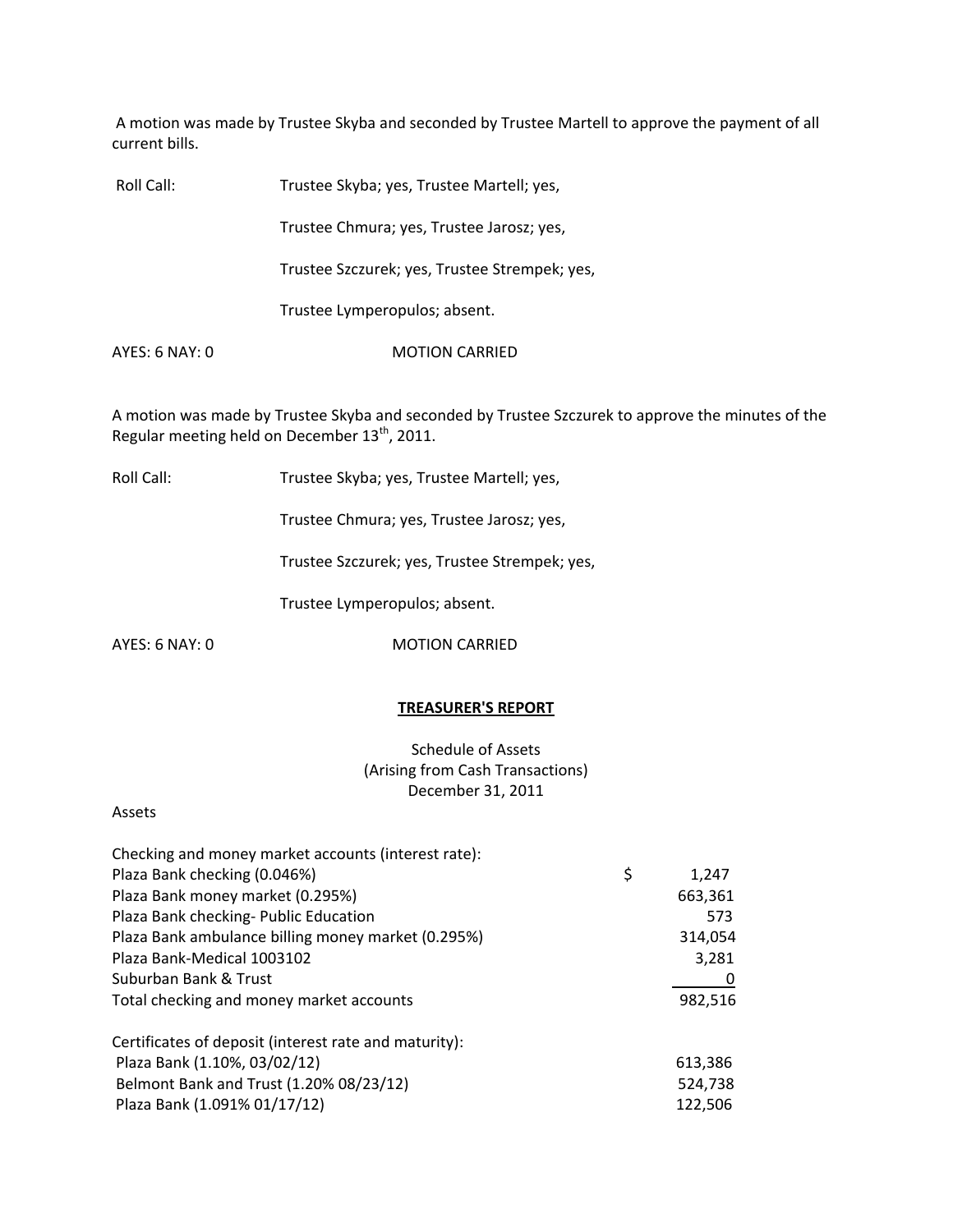| Plaza Bank (1.10% 03/18/12)                                  | 416,408            |
|--------------------------------------------------------------|--------------------|
| Plaza Bank (1.00% 06/23/12)<br>Belmont Bank (1.20% 08/21/12) | 465,581            |
| Belmont Bank (1.00% 07/19/12)                                | 501,652<br>356,205 |
|                                                              |                    |
| Total certificates of deposit                                | 3,000,476          |
| Total checking, money market and certificates of deposit     | <u>\$3,982,992</u> |

Motion by Trustee Skyba, seconded by Trustee Jarosz to approve the Treasurer's report as presented from the Financial Statement for December 2011**.**

| Roll Call: | Trustee Skyba; yes, Trustee Martell; yes,     |
|------------|-----------------------------------------------|
|            | Trustee Chmura; yes, Trustee Jarosz; yes,     |
|            | Trustee Szczurek; yes, Trustee Strempek; yes, |
|            | Trustee Lymperopulos; absent.                 |
|            |                                               |

AYES: 6 NAY: 0 MOTION CARRIED

## **Chiefs Report:**

All Trustees received a copy of the alarm report.

All Trustees received a copy of the inspection report along with the list of completed inspections for this month.

On the agenda we have the hiring of a new candidate. The last candidate that was rejected had 35 days to appeal from the day that the decision was made to strike him off the list. The Commissioners meeting was December 5<sup>th</sup> when they made this decision. Yesterday was 35 days and there was no appeal. I have been in contact with the next candidate, he has completed his background and it is a recommendation from the Commissioners to proceed with this candidate. If you vote to hire this candidate I will send him a conditional offer of employment tomorrow, providing he passes the Psyche, Polygraph and Medical. If everything goes well he will start on February 1<sup>st</sup> and he will start Fire School on February 6<sup>th</sup>. He will complete school on March 30<sup>th</sup> and will begin shift on April 1<sup>st</sup>. We will then have full manning on every shift.

The last two years we have ordered bunker gear for 2/3 of the Firemen and this has been paid for out of the IPRF safety and education grant. On the agenda is the remaining gear we need except for the new employee. We have also ordered the halo escape system for the last two years and this year's order will complete all Norwood Park Fireman. This order and the new employees gear will be taken out of this year's IPRF grant. The grant is for \$11,900 and the total including the new employee is \$13,325.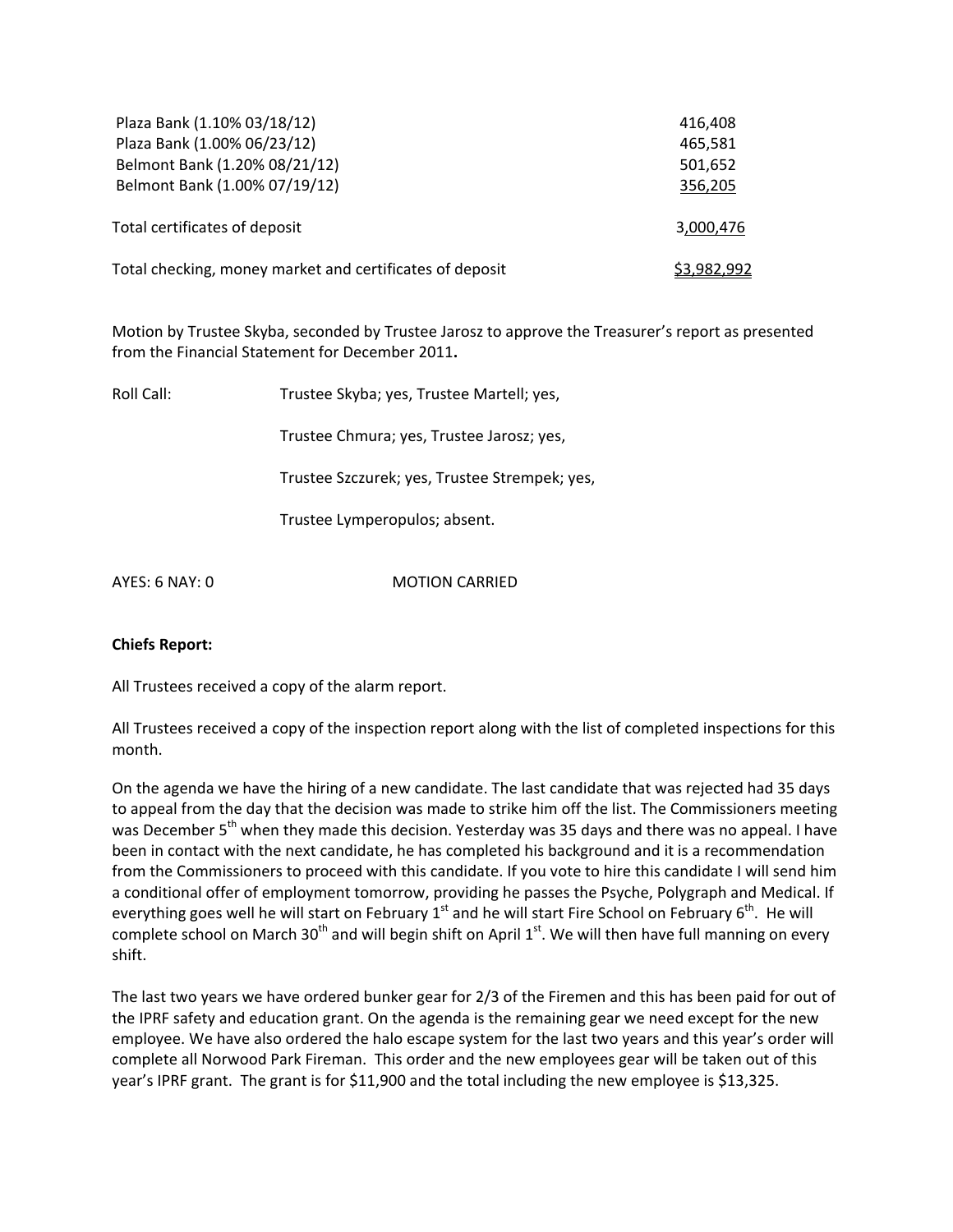I was served with a subpoena for any records on Joe Carpino from the pension attorney. They went out in yesterday's mail. We do not have any other information at this time.

In May of 2010 we talked about the remodel of the main bathroom on the other side. We had some quotes for the job approx. \$30,000 but we never voted on it. The committee decided that we should do it in 3 phases. On the agenda I have phase 1 which includes the cabinets, countertops, sinks, faucets, urinals, mirror and lighting. Phase two would be done next year and include the toilets, enclosures, ceiling tiles and grid. Phase 3 would be done the next year and would include any remaining shower work. The men would do most of the labor. Originally we had \$8000 in the quote for painting all the tile in the bathroom but after researching and finding negative reviews, the committee has decided not to do this. Any questions

The phone install is completed and working correctly except for a couple minor glitches. They fixed the two important issues that we had so all is good. The radio equipment was transferred into the rack and looks and works great. I have printed out a couple of pictures of the room for you to view.

The two interns are finishing this week, they did a great job and they were a lot of help. We have talked about next summer and I said I would run it by the board.

The ISO letter was sent out to all Harwood Heights residents with their yearly calendar. We sent the letter to the Pioneer Press and Deborah Bayliss said she will include it in the notifications in this week's paper. We are working with Norridge or maybe the Park District to see what it would cost us to include in their mailings. Everybody has a spreadsheet with our options. Trustee Strempek discussed the options for sending the ISO letter to send to Norridge Residents. Trustee Martell suggested checking into a marketing company. Discussion. Trustees want the Chief to go ahead with Norridge and send the letter with the Norridge water bills then we will work on doing something for the Township residents.

A motion was made by Trustee Skyba and seconded by Trustee Szczurek to accept the Chiefs report as presented for December 2011.

AYES: 6 NAY: 0 MOTION CARRIED

## **Presidents Report:**

Nothing to report at this time. Trustee Chmura is asking the board if they would like to invite the Mayor of Harwood Heights to a board meeting to speak in closed session and talk about the TIFF and see what she has to say. Trustee Martell would like to make sure that the Trustees are aware of the meeting. There will be an invitation to the Mayor and the entire Harwood Heights Village Board to come to a fire department board meeting to discuss the TIFF.

## **Committee Reports:**

Finance Committee‐ Trustee Chmura stated there is nothing to report.

Building and Equipment Committee‐ Chairman Trustee Szczurek stated that the Chief has brought everybody up to date and that we should move forward with the bathroom remodel.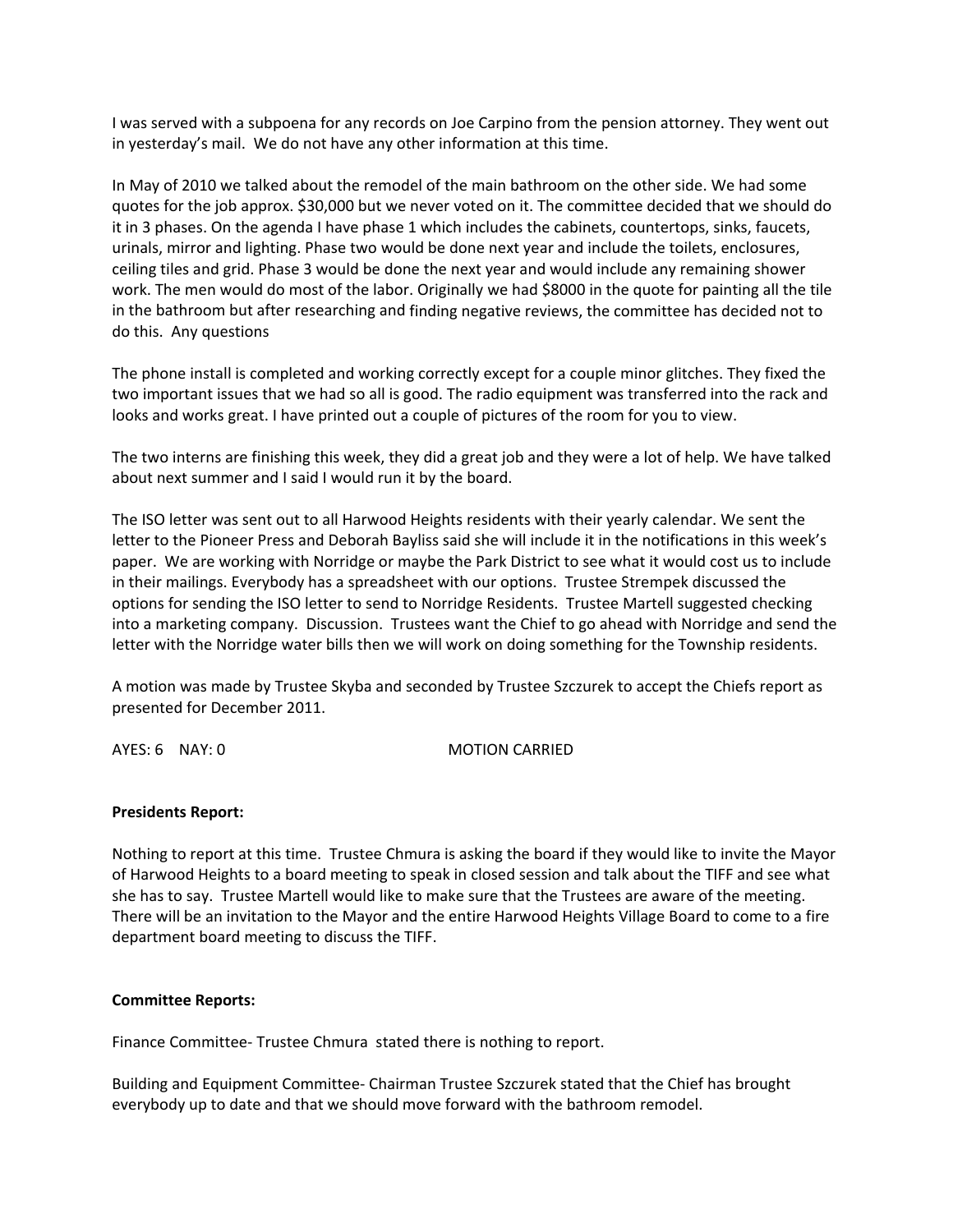Technology and PR Media Committee‐ Chairman Strempek stated everything has already been covered.

Policy Committee‐ Chairman Trustee Skyba stated he is looking for new spring wear.

Pension Fund- Trustee Martell stated there is a meeting this month.

#### **Old Business:**

None.

#### **New Business**:

Motion made by Trustee Jarosz and seconded by Trustee Martell to approve the payout of mandatory sick time buyback to the following: Stanley Grygiel- 120 hours \$3,996.48 Kevin Stenson- 48 hours \$2,882.40 Paul Striedl‐ 144 hours \$4,649.76 Cyndi Stec- 32 hours \$881.92

Total Mandatory buyback \$12,410.56

Roll Call: Trustee Skyba; yes, Trustee Martell; yes,

Trustee Chmura; yes, Trustee Jarosz; yes,

Trustee Szczurek; yes, Trustee Strempek; yes,

Trustee Lymperopulos; absent.

#### AYES: 6 NAY: 0 MOTION CARRIED

Motion by Trustee Skyba and seconded by Trustee Strempek to hire Stephen Swank, a candidate from the Eligibility list, per the recommendation of the Norwood Park Fire Board of Commissioners. Effective February  $1<sup>st</sup>$ , 2012 contingent upon the passing of all appropriate testing.

Roll Call: Trustee Skyba; yes, Trustee Martell; yes,

Trustee Chmura; yes, Trustee Jarosz; yes,

Trustee Szczurek; yes, Trustee Strempek; yes,

Trustee Lymperopulos; absent.

AYES: 6 NAY: 0 MOTION CARRIED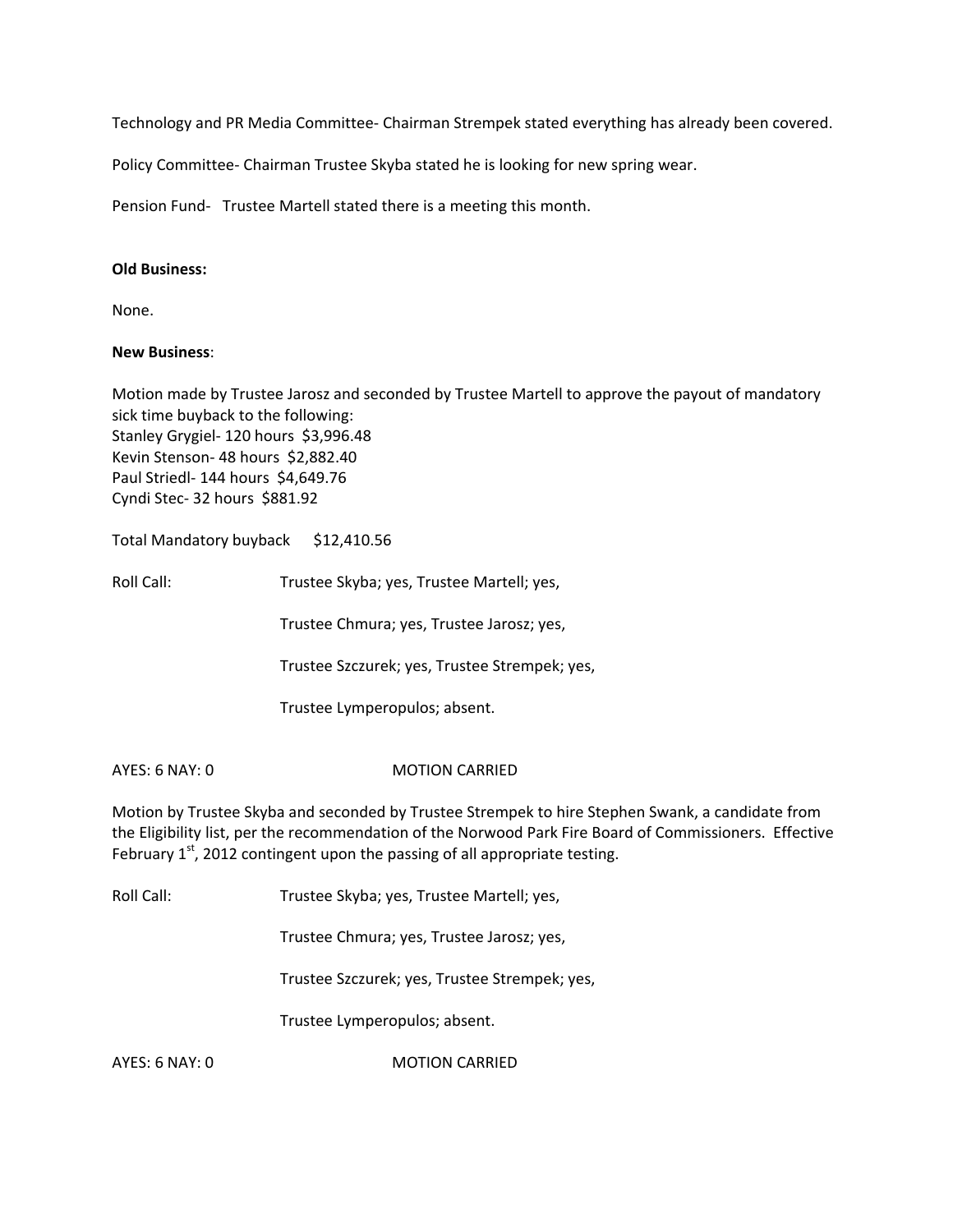Motion by Trustee Martell and seconded by Trustee Skyba to purchase 5 sets of bunker gear at a cost of \$1,900.00 each, at a total cost \$9,500.00 from Air One Equipment which will be paid out of the IPRF Safety and Educational Grant Program.

| Roll Call:     | Trustee Skyba; yes, Trustee Martell; yes,     |
|----------------|-----------------------------------------------|
|                | Trustee Chmura; yes, Trustee Jarosz; yes,     |
|                | Trustee Szczurek; yes, Trustee Strempek; yes, |
|                | Trustee Lymperopulos; absent.                 |
| AYES: 6 NAY: 0 | <b>MOTION CARRIED</b>                         |

Motion to purchase 7 Halo escape systems at a cost of \$275.00 each, for a total cost of \$1,925.00 from Xtreme Rescue, paid for with the IPRF Safety and Educational Grant Program.

Roll Call: Trustee Skyba; yes, Trustee Martell; yes,

Trustee Chmura; yes, Trustee Jarosz; yes,

Trustee Szczurek; yes, Trustee Strempek; yes,

Trustee Lymperopulos; absent.

AYES: 6 NAY: 0 MOTION CARRIED

Motion by Trustee Martell and seconded by Trustee Szczurek to approve phase 1 of the main firefighter's bathroom remodel, at a cost not to exceed \$12,500.00.

Roll Call: Trustee Skyba; yes, Trustee Martell; yes,

Trustee Chmura; yes, Trustee Jarosz; yes,

Trustee Szczurek; yes, Trustee Strempek; yes,

Trustee Lymperopulos; absent.

AYES: 6 NAY: 0 MOTION CARRIED

Motion to go into Closed Session was tabled.